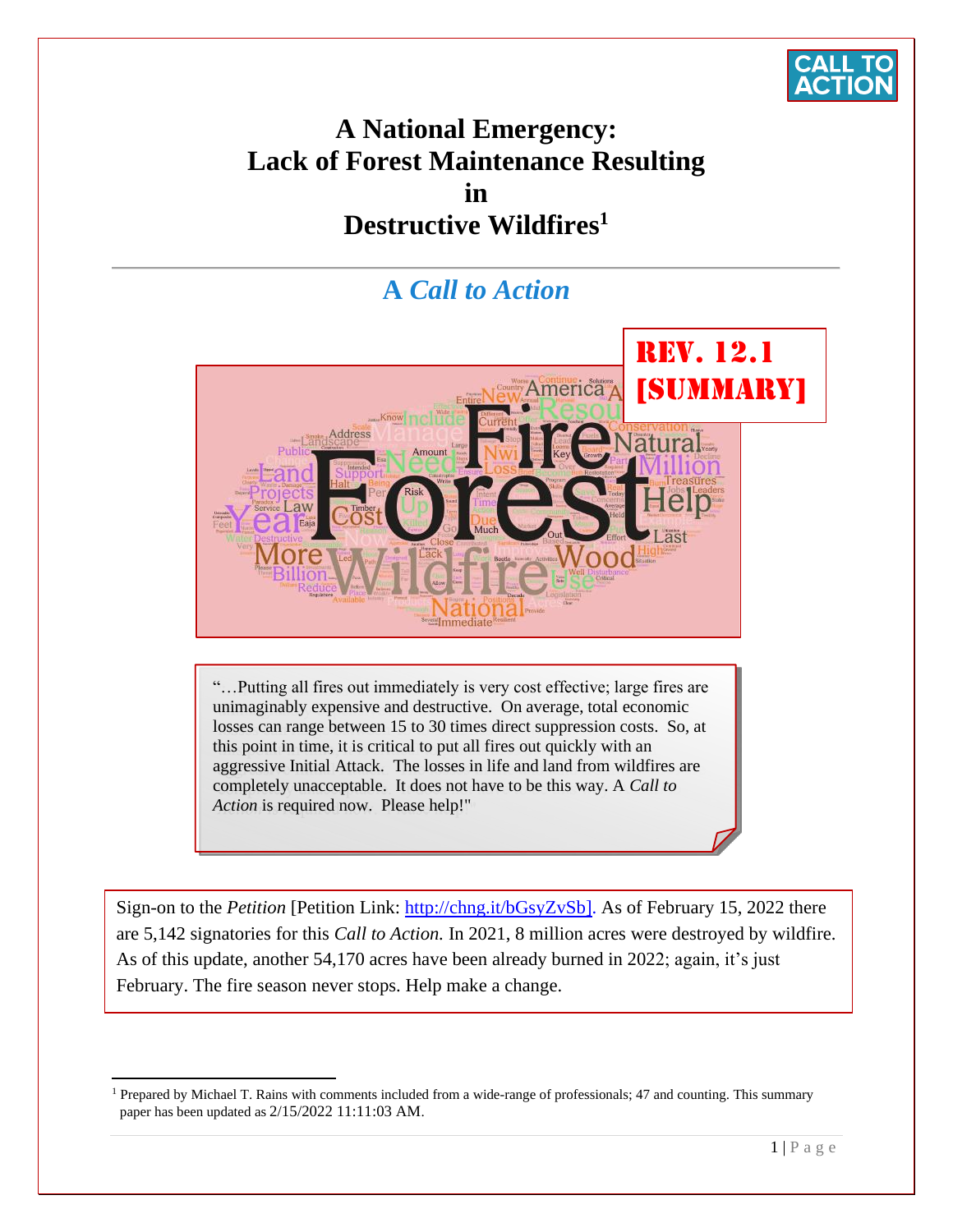

# **A National Crisis: Lack of Forest Maintenance Resulting in Destructive Wildfires**

# **A** *Call to Action*

### **Summary**

In 2001, there was a "Call to Action" of sorts. It was called "Managing the Impacts of Wildfires on Communities and the Environment" -- the *National Fire Plan*. Then, the Administration and Congress banded together. The *National Fire Plan*, while certainly had it flaws, served the country pretty well. Now it is time for a new "Call to Action." It has been drafted with the help of 47 professionals [and counting] who are incredibly skilled – over a thousand years of combined experience – in controlling wildfires to save lives and property. It is now time for a *new* "Call to Action."

The current version includes five basic parts:

- National Emergency Commitment.
- Statement of Intent [an example].
- Vision.
- Strategy.
- 10-Year Plan of Work.

"… These are different times. With the current land conditions and the impacts of a changing climate, the notion of allowing a fire to burn anywhere, for whatever reason, for the foreseeable future, is unacceptable and must be stopped now; no exceptions."

Lately, there seems to finally be a developing awareness that the lack of forest maintenance [forests are more than just trees] and destructive wildfires are linked. Yet, the proposed legislation and press releases and various statement are not well focused. We have a *Call to Action* in place that establishes the requirements for change. Let's reconfirm the logic we need to address:

#### **Keeping Fires Small** *Logic Sequence*

#### **Forest Maintenance Helps Keep Fires Small:**

- Small fires = less risk to firefighters and the local citizenry:
	- Putting all fires out immediately is very cost effective; large fires are unimaginably expensive and destructive. On average, total economic losses range between 15 to 30 times suppression costs. So, for the foreseeable future, it is critical to put all fires out immediately with an aggressive Initial Attack.
	- The concept of "managed wildfire", for now, is simply an intellectual argument with mostly disastrous results:
		- Keeping fires small  $=$  saving valuable watershed values, including critical habitat for wildlife:
		- Keeping fires small  $=$  fewer smoke pollutants impacting nearby communities, as well as the firefighters themselves:
			- $\circ$  Well trained leaders at the local level = the best utilization of resources to keep fires small.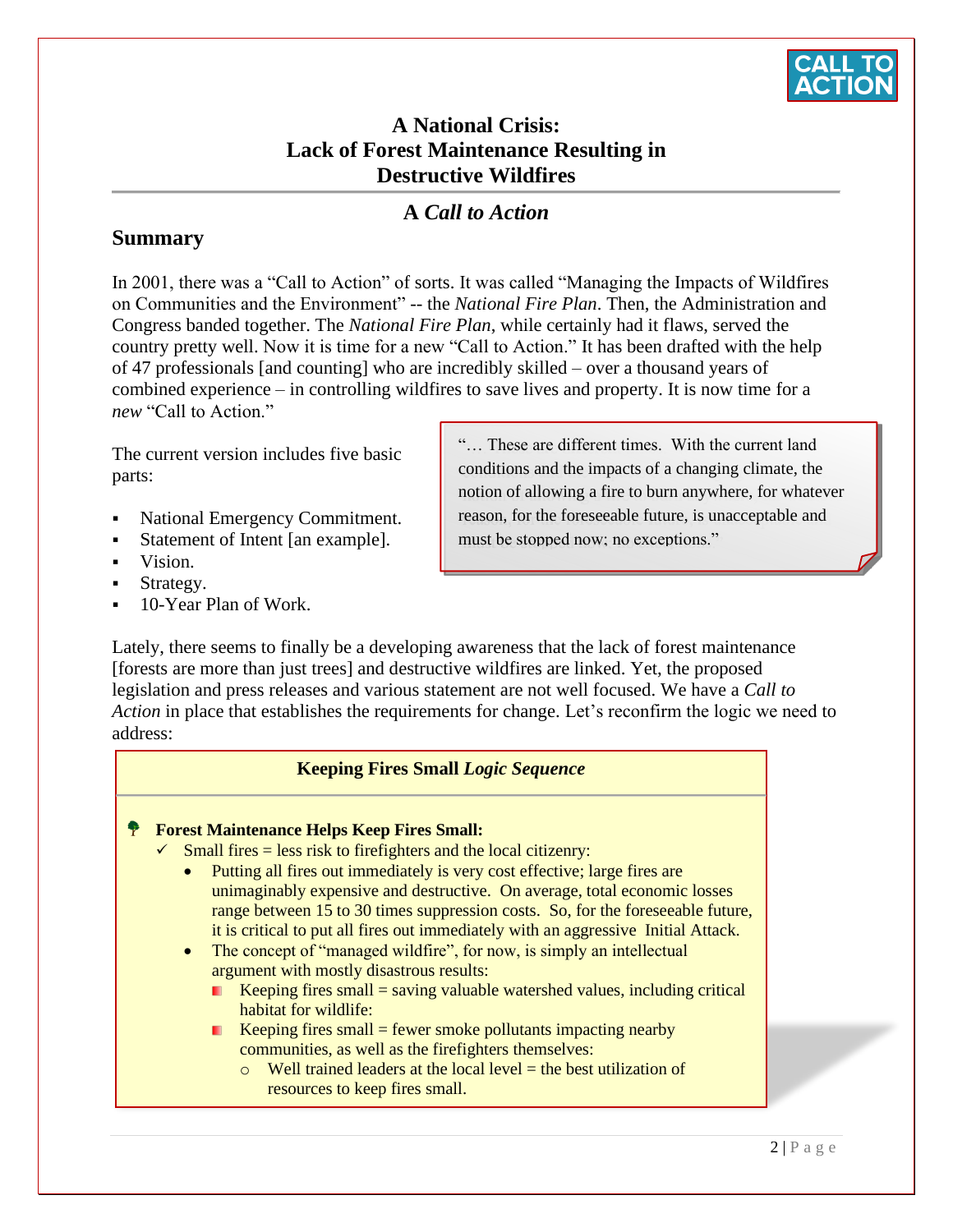

# **A National Emergency**

In 2001, there was about 38 million acres of our national forestlands classified as high risk to fire. It is now about 90 million acres. Why? Because for three decades, we have significantly underfunded forest maintenance work that could restore the health and resiliency of our landscapes and help prevent large, intense wildfires. By shifting money *from* sustainable forest maintenance actions *to* fire suppression, today's forests have become overgrown and act like tinderboxes.

How do we break the cycle?

We solicit an aggressive commitment  $-A$  *Call to Action*  $-$  from leaders<sup>2</sup> across America to legislate and properly fund forest health maintenance work that creates and maintains a mosaic of vegetative stages that are productive and more resilient to catastrophic wildfire. By restoring the health of our landscapes, we break the cycle and help reduce the horrific destruction that these wildfires level against public health, infrastructure, and natural resources.

## **It's a Tie for the Top Spot**

Large, high intensity wildfires throughout America – especially in the west – have created this national crisis. The three primary reasons are, with a tie for the top spot:

- 1. Lack of forest *maintenance*
- 1. The impacts of a changing climate.
- 3. The expansion of the Wildland-Urban Interface

We must address all three.

#### **The 2022 Fire Season:**

The 2021 fire season is over. During the 2021 fire season, about 8 million acres burned. It is February 2022 and already about 54,000 acres have burned; far more than last year at this point in time. But it's so much more than just acres burned. People are dying from fire and smoke, along with countless wildlife and domestic animals. Towns and communities are being wiped away. Stories of loss and grief are gut wrenching. Current activity indicates the 2022 fire season will be just as destructive as last year; probably more. And, when we review the current and proposed budgets, they are status quo budget in terms of forest maintenance. Simply put, nothing is going to change unless we become strong advocates for expanded forest maintenance that enables healthy, resilient forests. Through legislation, funding and the optimization of our wildfire suppression strategies, we can dramatically decrease the threat of large, destructive wildfires.

<sup>&</sup>lt;sup>2</sup> On August 4, 2021, USDA Secretary Vilsack talked about the positive impacts of forest management and his commitment to emphasize the care of our forests. USDA chief calls for overhaul of forest management in western states | Courthouse News **[Service](https://www.courthousenews.com/usda-chief-calls-for-overhaul-of-forest-management-in-western-states/)**